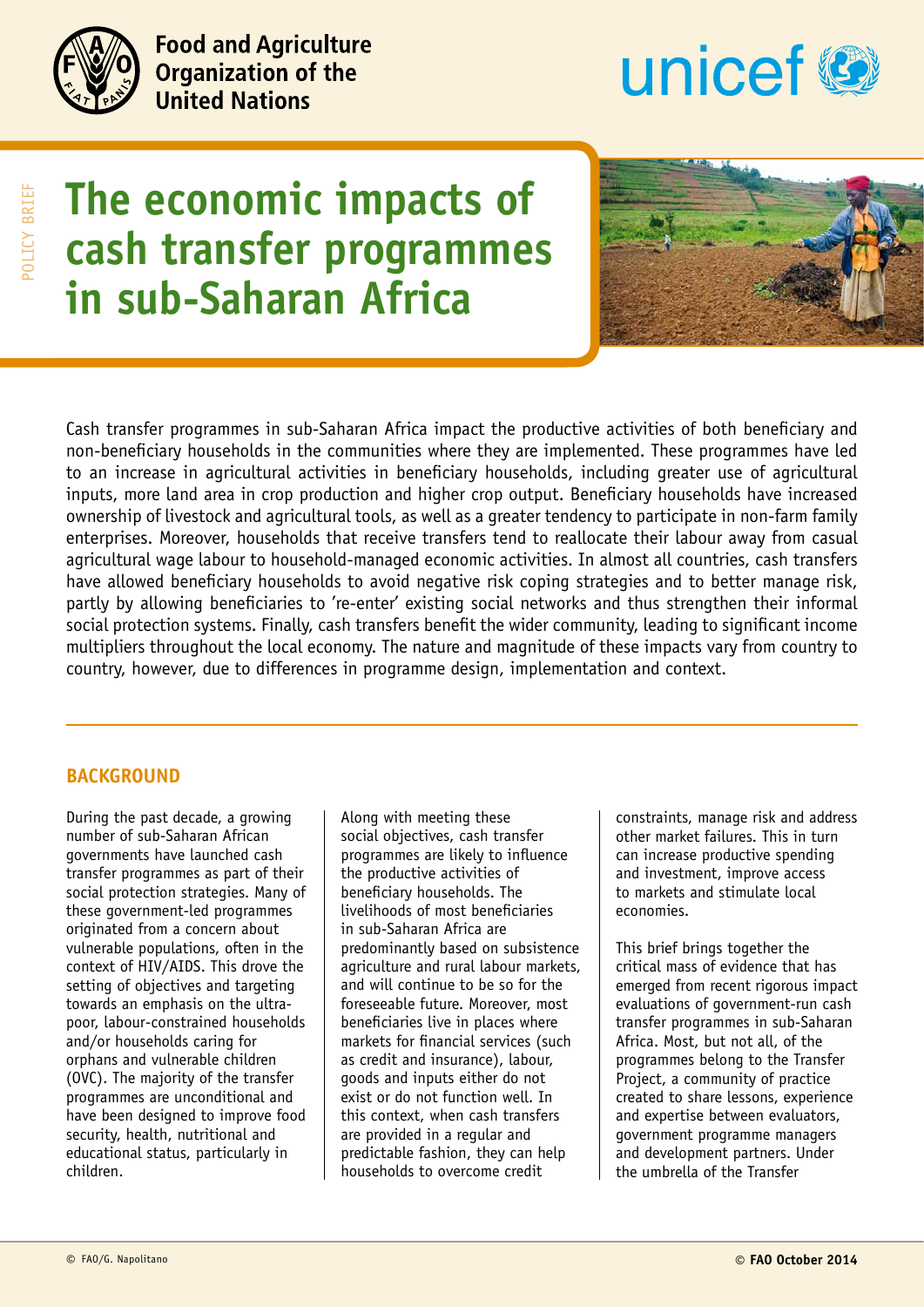| <b>Country</b>                                                | <b>Cash Transfer Programme</b>                              | <b>Baseline</b> | <b>Follow-up</b> |
|---------------------------------------------------------------|-------------------------------------------------------------|-----------------|------------------|
| Lesotho                                                       | Child Grant Programme (CGP)                                 | 2011            | 2013             |
| Kenya                                                         | Cash Transfers for Orphans and Vulnerable Children (CT-OVC) | 2007            | 2009, 2011       |
| Ethiopia                                                      | Tigray Minimum Social Protection Package                    | 2012            | 2014*            |
| Malawi                                                        | Social Cash Transfer (SCT)-Mchinji                          | 2007            | 2008             |
| Malawi                                                        | Social Cash Transfer (SCT)-Expansion                        | 2013            | 2014*, 2015*     |
| Ghana                                                         | Livelihood Empowerment Against Poverty (LEAP)               | 2010            | 2012             |
| Zambia                                                        | Child Grant Programme (CGP)                                 | 2010            | 2012, 2013*      |
| <b>Zimbabwe</b>                                               | Social Cash Transfer (SCT)                                  | 2013            | 2014*, 2015*     |
| <b>Tanzania</b>                                               | Tanzania Social Action Fund (TASAF)                         | 2009            | 2011, 2012       |
| *data or results not yet available for inclusion in the brief |                                                             |                 |                  |

#### **Countries and Programmes**

Project, a subset of countries participated in the From Protection to Production (PtoP) project, which focused on measuring the impact of cash transfers on productive and economic activities. Most of these evaluations used mixed methods, combining quantitative and qualitative approaches with general equilibrium modelling of local economy impacts. This brief is based on evidence from governmentrun cash transfer programmes, conditional or unconditional, from eight countries: Ethiopia, Malawi, Lesotho, Zambia, Zimbabwe, Kenya, Ghana and Tanzania.

## **Investment in farm and non-farm business**

Cash transfers programmes have had a variety of impacts on household livelihood strategies, particularly with regard to agricultural activities. Zambia's CGP led to a 34 percent increase in the area of worked land as well as an increase in the use of agricultural inputs, including seeds, fertilizers and hired labour. The growth in input use led to an approximately 50 percent increase in the value of overall production, which was primarily sold rather than consumed on farm. The cash transfer produced an income multiplier at the household

level: the increase in per capita consumption induced by the programme was 25 percent greater than the transfer itself.

Lesotho's CGP increased crop input use and expenditures, including an eight percentage point boost in the share of households using pesticides (from a base of 12 percent). As in Zambia, the increase in input use led to an increase in maize production and, for labour constrained households, in sorghum production, as well as in the frequency of garden plot harvest. The cash transfer programme led to an increase in seeds expenditure in Ghana, and to a decrease in Kenya, though in neither case did the transfers lead to growth in agricultural production (this was not measured in Malawi). In both Kenya and Malawi, however, the cash transfer did increase the share of family food consumption obtained from home production.

In almost all programmes in which it was measured, cash transfers increased the ownership of livestock. This ranged from all types of animals, large and small, in Zambia and Malawi, to small animals in Kenya, Lesotho and Tanzania. No impact on livestock ownership was found in Ghana. Similarly, the

programmes in Zambia and Malawi led to a growth in the purchase of agricultural tools, with no impact in Kenya, Lesotho and Ghana. Finally, the Zambia CGP caused a 16-percentage point increase in the share of households conducting nonagricultural business enterprises. The Kenya CT-OVC led to a similar increase among female-headed households, and a decrease among male-headed households. No other programme had an impact on the establishment of non-agricultural business enterprises.

## **Reallocation of family labour**

Along with the growth in agricultural activities, the programmes have led labour to move on farm. In Zambia and Malawi, and to a lesser extent in Kenya, the programmes led to a shift from agricultural wage labour to onfarm activities for adults. In Zambia, the CGP transfer led family members to reduce their participation in, and the intensity of, agricultural wage labour. The impact was particularly strong for women, amounting to a 17-percentage point reduction in participation and 12 fewer days a year. Both men and women increased the time they spent on family agricultural and non-agricultural businesses. In Kenya and Lesotho,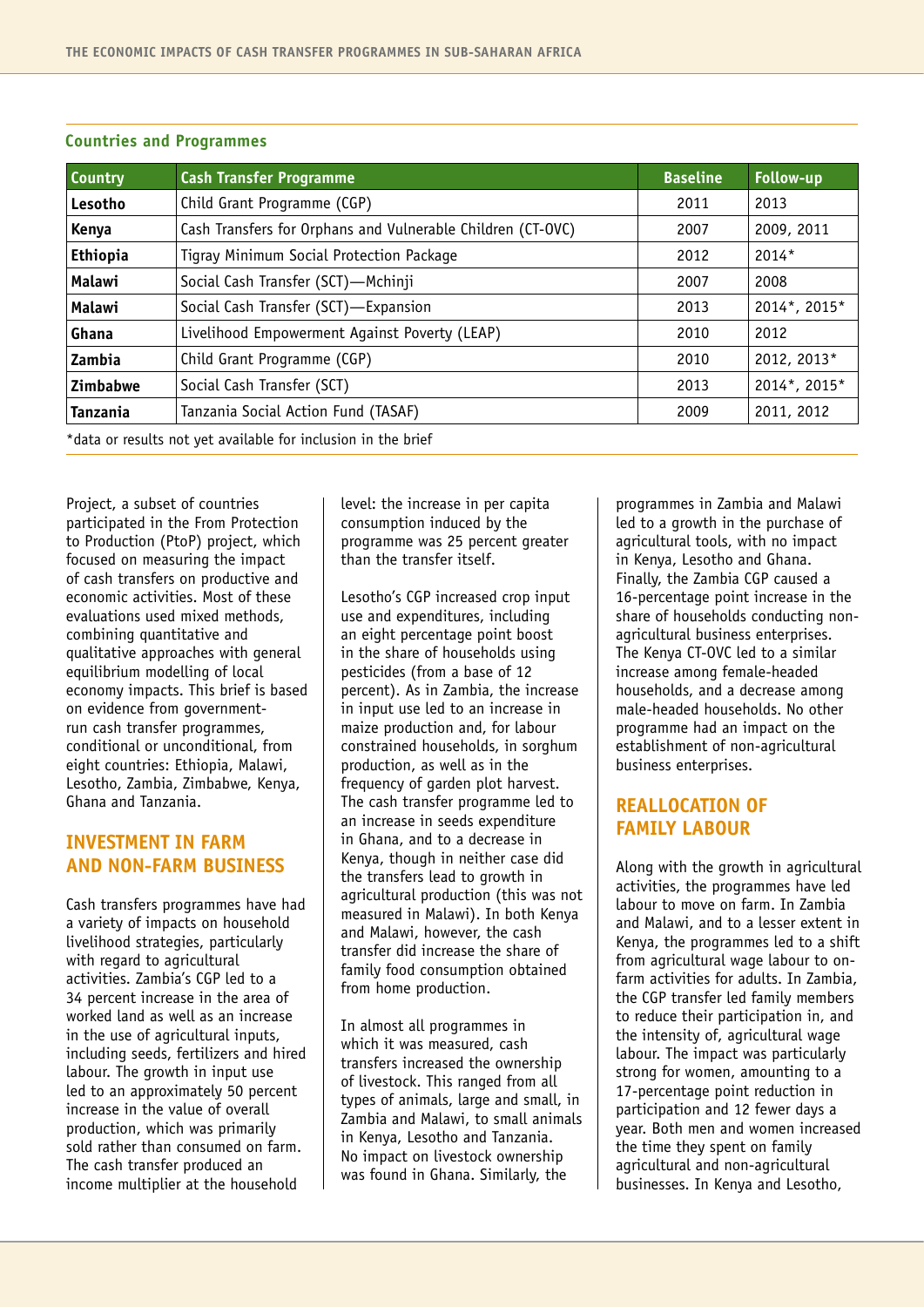#### from **PROTECTION** to **Production** policy brief



this shift varied by age and gender, while in Ghana, the LEAP programme also increased on-farm activities. The shift from agricultural wage labour of last resort to on-farm activities was consistently reported in Kenya, Ghana, Lesotho, Malawi and Zimbabwe. As one elderly beneficiary said, "I used to be a slave to ganyu but now I am free." The cash transfers had mixed results on child labour, with a reduction in child onfarm labour occurring in Kenya and Lesotho, a switch from off-farm wage labour to on-farm activities taking place in Malawi and no clear impacts in Zambia or Ghana.

#### **Risk management**

Cash transfers have allowed beneficiary households to better manage risk in almost all countries. Fieldwork in Kenya, Ghana, Lesotho, Zimbabwe, Ethiopia and Malawi found that the programmes increased social capital and allowed beneficiaries to 're-enter' existing social networks and/ or to strengthen informal social protection systems and risk-sharing arrangements, results corroborated

by econometric analysis in Ghana and Lesotho. Receiving the transfer allowed beneficiaries to support other households or community institutions, such as the church.

A reduction in negative risk coping strategies, such as begging, was seen in Malawi, Ethiopia and Lesotho, while beneficiary households in almost all countries were less likely to take their children out of school. Moreover, the cash transfer programmes allowed households to be seen as more financially trustworthy, to reduce their debt levels and increase their creditworthiness. In many cases, however, households remain risk averse and reluctant to take advantage of their greater access to credit.

## **Local economy**

When beneficiaries receive cash they spend it and the impacts of the transfer are then transmitted to others inside and outside the local economy, often to households that are not eligible for cash transfers, who tend to own most of the

local businesses. These income multipliers can be measured using an innovative village economy model, called the LEWIE (Local Economy-wide Impact Evaluation) model. LEWIE models constructed for the cash transfer programmes in Kenya, Lesotho, Ghana, Malawi, Zambia, Zimbabwe and Ethiopia generated nominal income multipliers ranging from 2.52 in Hintalo-Wajirat in Ethiopia to 1.34 in Nyanza, Kenya. That is, for every Birr transferred by the programme in Hintalo-Wajirat, up to 2.52 Birr in income can be generated for the local economy.

When credit, capital and other market constraints limit the local supply response, the increase in demand brought about by the cash transfer programme may lead to higher prices and consequently a lower income multiplier. Simulations incorporating such constraints find that the 'real' income multiplier can be lower than the nominal income multiplier although remaining greater than one. The key insight is that nonbeneficiaries and the local